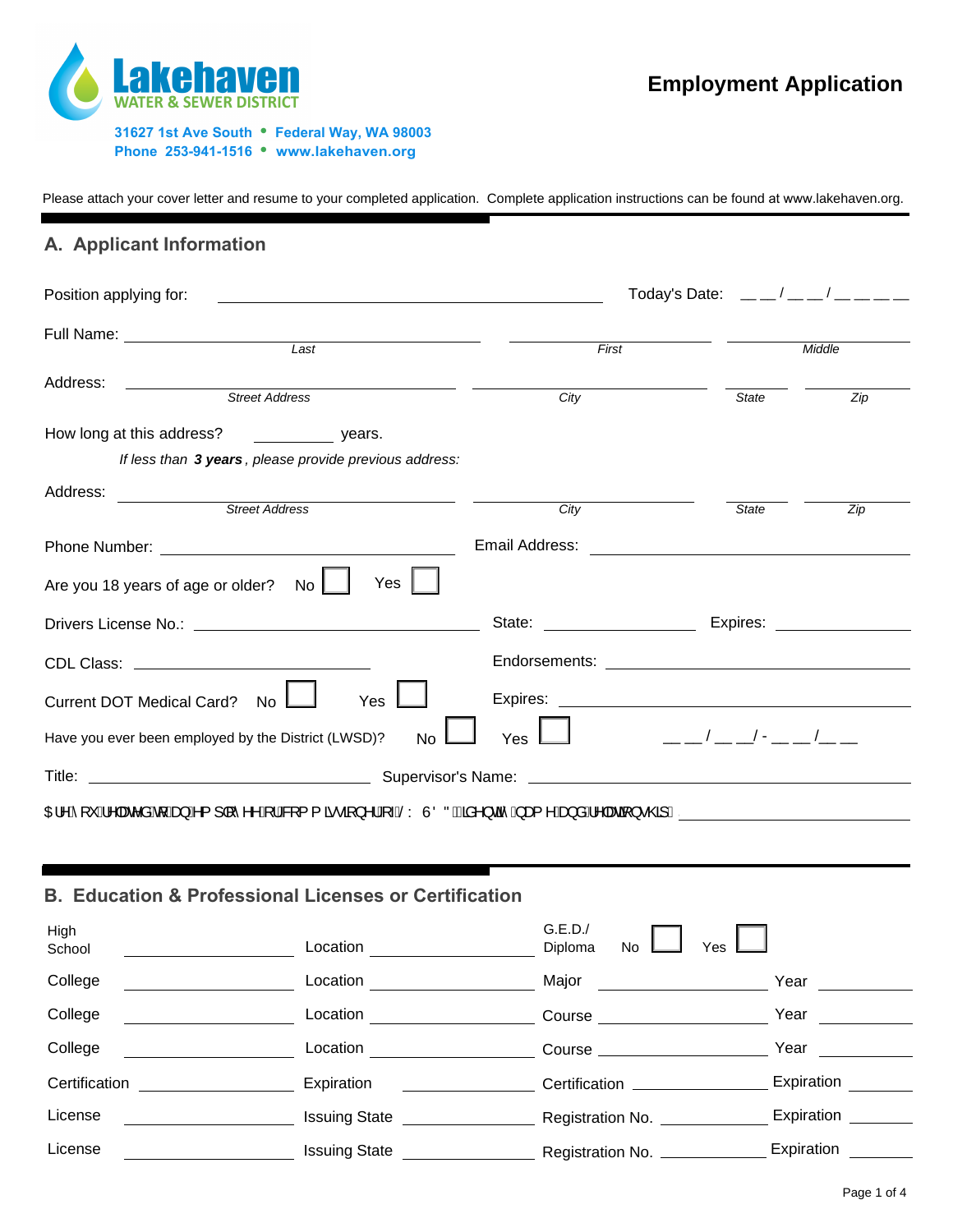# **C. Previous Experience**

*Please list your work history for the previous 10 years , listing the most current first. If more space is needed, please print an additional copy of this page. If more than one position has been held at the same employer, please list each position separately.*

| <b>Employer:</b>                       |                                                                                                                                                                                                                                      | Dates: | __/__ - __/__ _                                                                                                                                                                                                                               |  |
|----------------------------------------|--------------------------------------------------------------------------------------------------------------------------------------------------------------------------------------------------------------------------------------|--------|-----------------------------------------------------------------------------------------------------------------------------------------------------------------------------------------------------------------------------------------------|--|
|                                        |                                                                                                                                                                                                                                      |        |                                                                                                                                                                                                                                               |  |
|                                        |                                                                                                                                                                                                                                      |        |                                                                                                                                                                                                                                               |  |
|                                        |                                                                                                                                                                                                                                      |        |                                                                                                                                                                                                                                               |  |
|                                        |                                                                                                                                                                                                                                      |        |                                                                                                                                                                                                                                               |  |
|                                        |                                                                                                                                                                                                                                      |        |                                                                                                                                                                                                                                               |  |
| CDL required? No                       | Yes $L$                                                                                                                                                                                                                              |        |                                                                                                                                                                                                                                               |  |
|                                        |                                                                                                                                                                                                                                      |        |                                                                                                                                                                                                                                               |  |
|                                        |                                                                                                                                                                                                                                      |        |                                                                                                                                                                                                                                               |  |
| <b>Employer:</b>                       |                                                                                                                                                                                                                                      | Dates: | __/__ - __/__ _                                                                                                                                                                                                                               |  |
|                                        |                                                                                                                                                                                                                                      |        |                                                                                                                                                                                                                                               |  |
| Position                               | <u> 1989 - Johann Harry Harry Harry Harry Harry Harry Harry Harry Harry Harry Harry Harry Harry Harry Harry Harry</u>                                                                                                                |        |                                                                                                                                                                                                                                               |  |
|                                        | Provide details <b>experience of the contract of the contract of the contract of the contract of the contract of the contract of the contract of the contract of the contract of the contract of the contract of the contract of</b> |        |                                                                                                                                                                                                                                               |  |
|                                        |                                                                                                                                                                                                                                      |        |                                                                                                                                                                                                                                               |  |
|                                        |                                                                                                                                                                                                                                      |        |                                                                                                                                                                                                                                               |  |
| CDL required? No                       | Yes                                                                                                                                                                                                                                  |        |                                                                                                                                                                                                                                               |  |
|                                        | Reason for leaving <b>contract the contract of the contract of the contract of the contract of the contract of the contract of the contract of the contract of the contract of the contract of the contract of the contract of t</b> |        |                                                                                                                                                                                                                                               |  |
|                                        |                                                                                                                                                                                                                                      |        |                                                                                                                                                                                                                                               |  |
|                                        |                                                                                                                                                                                                                                      |        |                                                                                                                                                                                                                                               |  |
| <b>Employer:</b>                       |                                                                                                                                                                                                                                      | Dates: | ______ - ___/___                                                                                                                                                                                                                              |  |
| Address                                |                                                                                                                                                                                                                                      |        |                                                                                                                                                                                                                                               |  |
|                                        |                                                                                                                                                                                                                                      |        |                                                                                                                                                                                                                                               |  |
|                                        |                                                                                                                                                                                                                                      |        |                                                                                                                                                                                                                                               |  |
|                                        |                                                                                                                                                                                                                                      |        |                                                                                                                                                                                                                                               |  |
|                                        |                                                                                                                                                                                                                                      |        |                                                                                                                                                                                                                                               |  |
|                                        | Type of vehicle driven and how often?<br>Yes                                                                                                                                                                                         |        |                                                                                                                                                                                                                                               |  |
| CDL required? No<br>Reason for leaving |                                                                                                                                                                                                                                      |        | <u> 1989 - John Stein, Amerikaansk politiker (</u>                                                                                                                                                                                            |  |
|                                        |                                                                                                                                                                                                                                      |        |                                                                                                                                                                                                                                               |  |
| <b>Employer:</b>                       |                                                                                                                                                                                                                                      | Dates: | $\frac{1}{2}$ . $\frac{1}{2}$ . $\frac{1}{2}$ . $\frac{1}{2}$ . $\frac{1}{2}$                                                                                                                                                                 |  |
| Address                                | <u>and the second control of the second control of the second control of the second control of the second control of the second control of the second control of the second control of the second control of the second control </u> |        | Phone<br><u>and the community of the community of the community of the community of the community of the community of the community of the community of the community of the community of the community of the community of the community</u> |  |
| Position                               | <u>Supervisor Communications of the Supervisor Communications and the set of the set of the set of the set of the set of the set of the set of the set of the set of the set of the set of the set of the set of the set of the </u> |        | Hours per week _____________                                                                                                                                                                                                                  |  |
|                                        | Provide details <b>Exercísion Contract Contract Contract Contract Contract Contract Contract Contract Contract Contract Contract Contract Contract Contract Contract Contract Contract Contract Contract Contract Contract Contr</b> |        |                                                                                                                                                                                                                                               |  |
|                                        |                                                                                                                                                                                                                                      |        |                                                                                                                                                                                                                                               |  |
|                                        |                                                                                                                                                                                                                                      |        |                                                                                                                                                                                                                                               |  |
|                                        | Yes                                                                                                                                                                                                                                  |        |                                                                                                                                                                                                                                               |  |
| CDL required? No<br>Reason for leaving | Type of vehicle driven and how often?                                                                                                                                                                                                |        |                                                                                                                                                                                                                                               |  |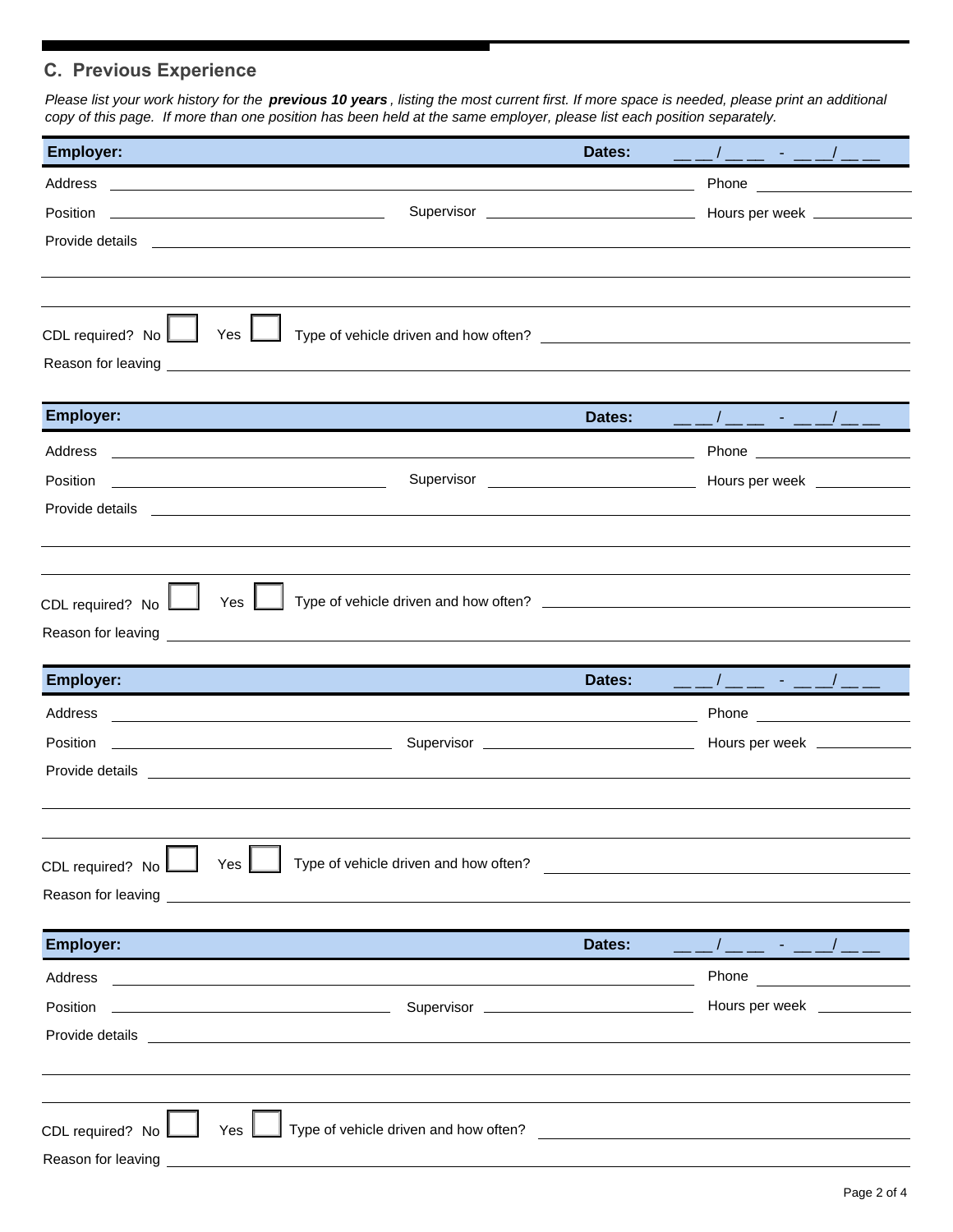### **D. Important Information for Applicant**

Lakehaven Water and Sewer District will need to review your driving record and will request a copy from you at a later time.

If you are applying for a position that requires a Commercial Drivers License, please note that the information you have supplied may be used and previous employers may be contacted for the purpose of investigating your work history. You have the right to review this information provided by your previous employers and the right to have errors corrected and resubmitted by the previous employers as well as have a rebuttal statement attached to the alleged erroneous information if an agreement can not be reached on the accuracy of the information. You must make your requests known in writing within 30 days of being employed or denied employment.

#### **E. Applicant Certification**

I have read the separate document "Notice of Employment" and understand the duties and requirements for this position. I also understand that the provisions of the Notice of Employment and this application do not constitute an expressed or implied contract.

If the position for which I am applying requires, I agree to take any employment examinations, which may include drug and alcohol tests, and such future examinations as may be required by Lakehaven Water and Sewer District (LWSD). I agree to wear protective clothing or devices that are required to comply with safety rules. I also authorize LWSD to obtain, at its sole discretion, my employment and non-employment driving record, including all State Department of Licensing actions that have taken place regarding the driver's license I now hold, have held or in the future may obtain. I further agree to any other conditions of employment described in the application materials.

I certify that the statements made by me on the application and supplemental materials are to the best of my knowledge, true, complete and correct. I understand that any misrepresentation or material omission of fact on this or any other document required by LWSD, may constitute grounds for rejection; or if employed by LWSD, for disciplinary measures, including dismissal. Furthermore, I acknowledge that I have read and understand the above statements and hereby grant permission to confirm the information provided by me as may be necessary to arrive at an employment decision.

I further understand that any employment offer is subject to successful completion of reference checks. Having applied for employment with LWSD, I do hereby agree and do give my consent that any person, firm or organization listed is authorized to furnish LWSD with reference material concerning my character, past employment or any other information requested, and I hereby release and hold harmless any such person, firm or organization from all potential claims or liabilities arising from the provision of information to LWSD regarding my fitness for employment.

| You may contact my current employer: | $\overline{N}$ $\overline{a}$ $\overline{b}$ | Yes $\vert$ | Contact me first $\boxed{\phantom{a}}$ |              |
|--------------------------------------|----------------------------------------------|-------------|----------------------------------------|--------------|
| Signature of Applicant               |                                              |             |                                        | Today's Date |